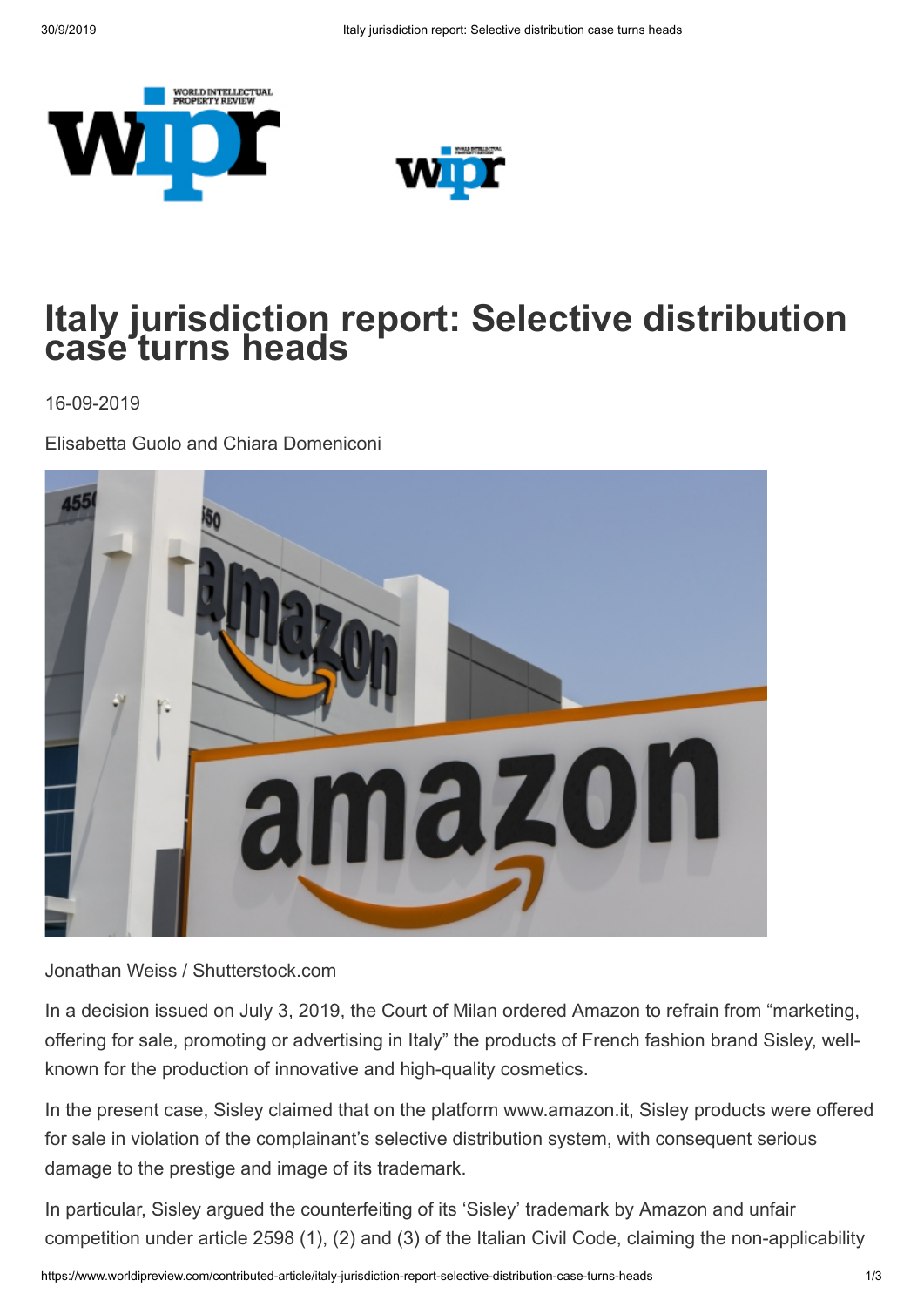of the trademark exhaustion principle. Sisley also contended copyright infringement in relation to the unauthorised use of images reproducing Sisley products taken from some advertising campaigns.

With reference to the trademark exhaustion principle, the court verified the applicability of article 5 of the Italian Industrial Property Code, according to which once a product bearing a trademark has been introduced into the European territory, with the consent of its owner, the owner may no longer oppose the further and subsequent commercialisation of the product, unless there are "legitimate reasons".

Those reasons may include the existence of a selective distribution network, namely if: a) the product being sold is a luxury or prestigious item which justifies the choice to adopt such a system; and b) there is a real detriment to the luxury or prestigious image of the trademark as a result of commercialisation by third parties outside of the selective distribution network.

"The court found that the sale made by Amazon did not meet the standards required by Sisley."

In regard to Sisley's selective distribution system, the court held that the commercial conditions submitted by Sisley to its retailers are in line with the principles laid down in the Commission Regulation (EU) No 330/2010 of 20 April 2010 and in European case law (referring in particular to the *Coty* decision, C-230/2016) in view of the "objective, qualitative and non-discriminatory nature of the criteria on which they are based and their appropriateness and proportionality in relation to the protection objectives of the brand commercial image and luxury aura", thus recognising the validity of the selective distribution system of Sisley's luxury cosmetics (paragraph 6).

After qualifying Sisley's distribution system as a "selective distribution system", the court assessed the nature of the products and their detrimental profiles.

With regard to the nature of the prestigious products, the appellant's reputation was sufficient.

The decisive factor was the aforementioned case-law of the Court of Justice of the European Union (CJEU) (*Coty*, paragraphs 49 and 50), according to which: "The internet sale of luxury goods via platforms which do not belong to the selective distribution system for those goods, in the context of which the supplier is unable to check the conditions in which those goods are sold, involves a risk of deterioration of the online presentation of those goods which is liable to harm their luxury image and thus their very character," especially considering that "those platforms constitute a sales channel for goods of all kinds."